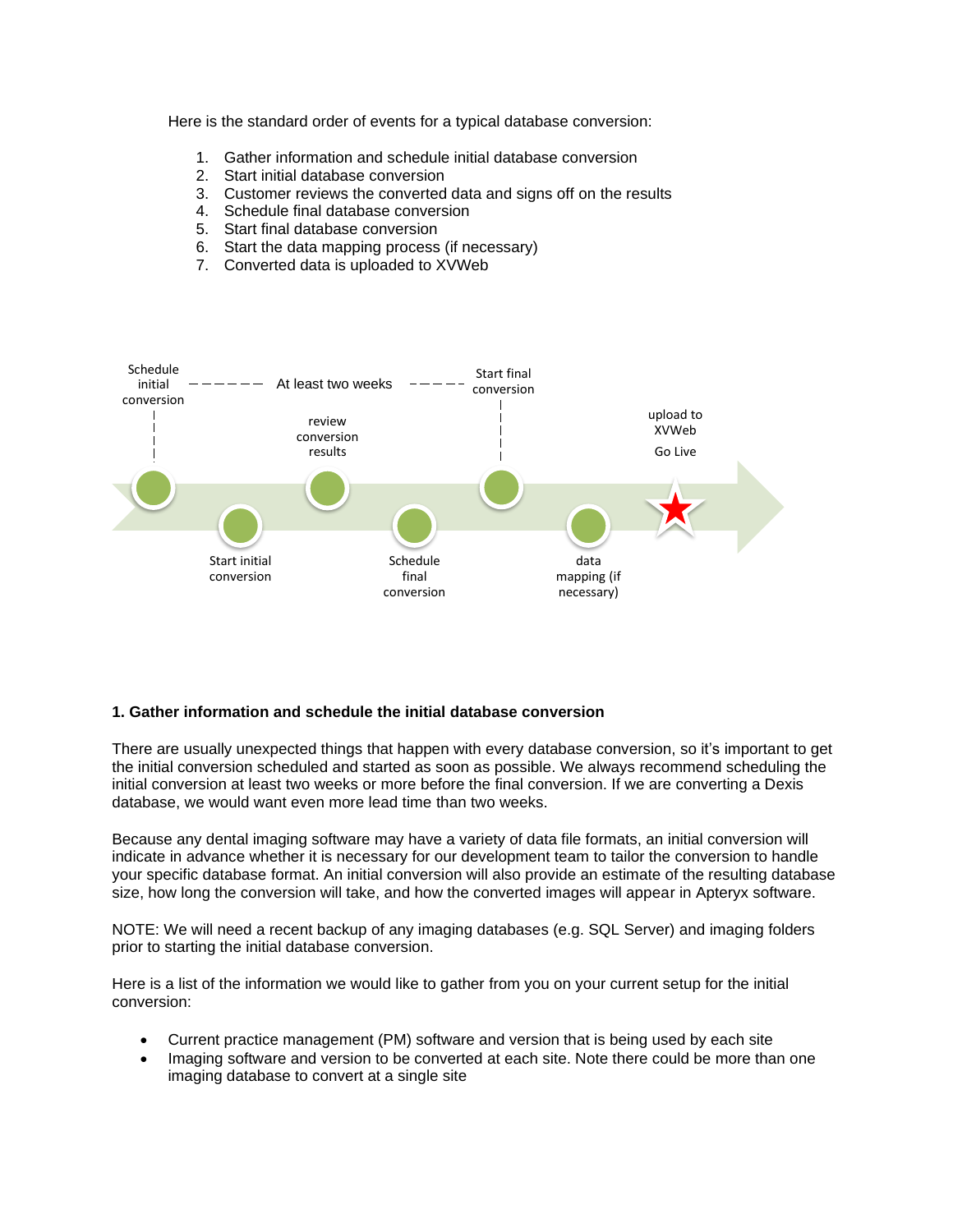- Whether the PM software is a "global" database across all sites, or several independent databases at each site (this is not applicable if just one site is being converted)
- Whether the PM software is being "bridged" to the imaging software at each site, or the staff is manually creating patient records in the imaging software (in other words, the imaging software is being used in "stand alone mode")
- Are you converting your PM software as well, or staying with the same PM system?
	- o If converting PM software, what is the new PM system/company?
	- o If converting PM software, will the patient IDs stay the same or will the patient records be renumbered? (only the new PM company will know this)

This information will let us know whether the Data Mapping service should be purchased. Switching PM software typically requires an ID update in the imaging data to preserve the "link" between the PM and imaging systems. Data Mapping is the process used to correct or preserve these ID links.

- The size of each image database (total storage size, number of patients, number of images if possible)
- Available free space on each server we will need temporary storage space for the converted data until it can be uploaded to XVWeb after the final conversion is done
- Location/path to each database and images to be converted
- Timeline for initial and final conversions
	- o Schedule initial conversion date/time
	- o Estimate final conversion date
	- $\circ$  Determine whether the final conversion/go live will be a hard cutover (stop using the old system and only use the new Apteryx system) or a transition (capture new images in the new Apteryx system, but still use the old system to view old images, until you are satisfied with capturing in the new system). The transition option usually turns out better but requires the staff to use two systems for a period of time until they are comfortable with the new system, then we would do the final conversion.
- Primary contacts for starting the conversions and getting connected to each server. This is usually either the office manager (for a single doctor) or the IT service provider for a larger organization.

If you are a larger organization, it can be helpful to have a conference call so we understand your current system better and your expectations for the conversion.

# **2. Start the initial database conversion**

At the agreed upon time, our conversion expert will remotely login to your office server and initiate the conversion. Remote conversions require customers to have high-speed internet access (such as cable, DSL, or T1) to the target computer. Depending on the size of your database, the conversion could take a couple hours to several hours or more to complete. For this reason, we usually recommend scheduling the conversion to occur at the end of the day, to minimize the impact on network performance. The converted data will reside on your server, so it is important to determine ahead of time if free space is available for temporary storage of the converted data.

If we are unable to login remotely, you can send us your data on an external hard drive. For HIPAA compliance, we ask that you please encrypt the data before sending and provide Apteryx with an encryption key so that we can "unlock" the data when it arrives. Apteryx will perform the conversion here at our facilities and ship the hard drive back to you in an encrypted state.

### **3. Customer reviews the converted data and signs off on the results**

We will work personally with your office to guarantee that the conversion results meet your expectations.